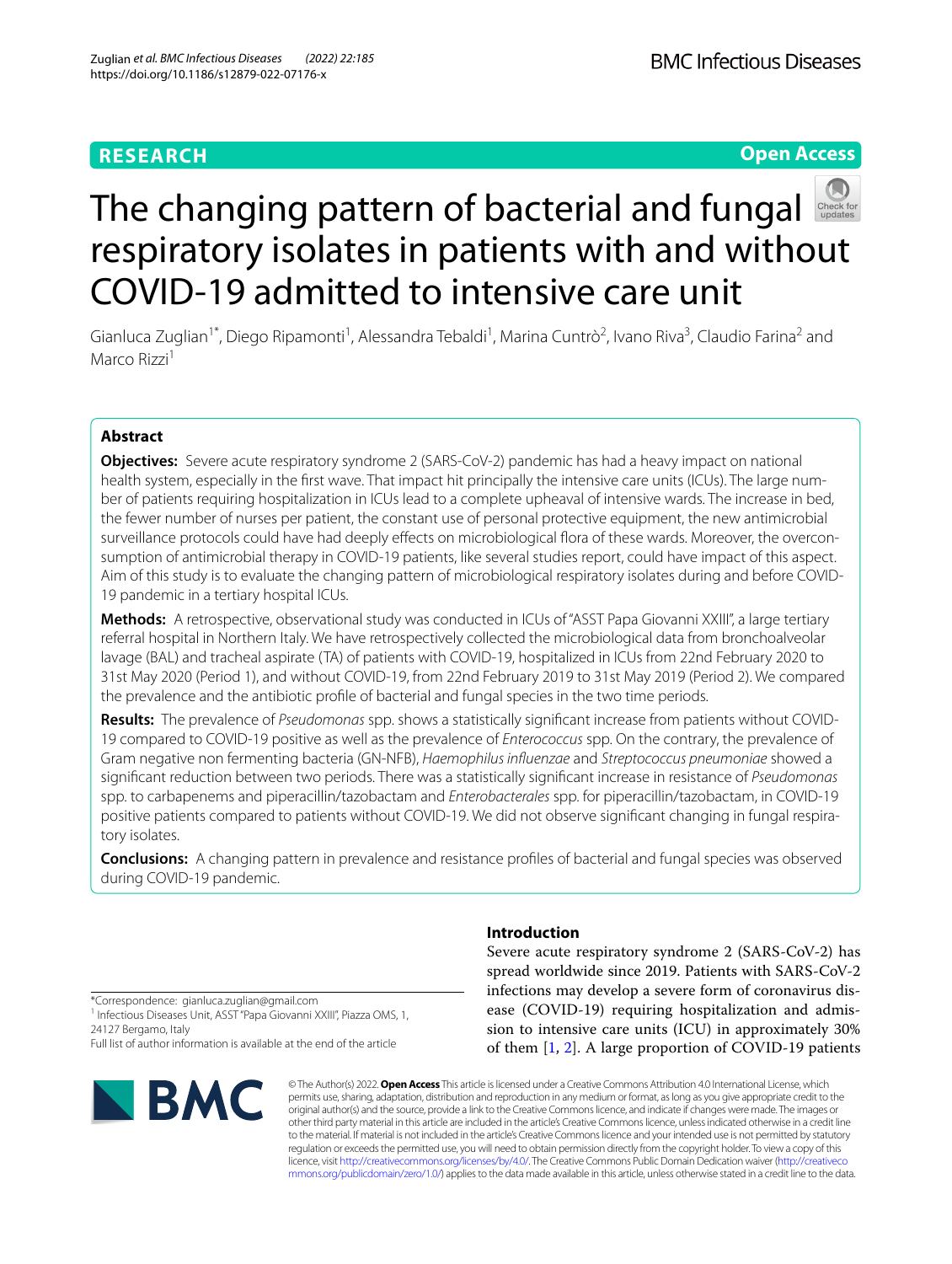received antibiotic and antifungal therapy for proven or suspected co-bacterial infections during their ICU stay [[3\]](#page-4-2) and several studies have highlighted the antibiotic over-exposure in this population, despite the low rate of culture-proven bacterial co-infections  $[4]$  $[4]$  $[4]$ . This may be caused by several factors including the possible rapid evolution of COVID-19 to multi organ failure and worse outcome [[5\]](#page-4-4), the uncertainties about this new disease and the limitations of invasive diagnostic procedures due to the SARS-Cov-2 transmission precautions. Moreover, COVID-19 pandemic has represented an exceptional stress for the hospital setting, especially for the ICU [\[6](#page-4-5), [7\]](#page-4-6), due to the overwhelming number of patients requiring a prolonged ICU stay.

The above-mentioned factors may have affected the local fungal and bacterial epidemiology. The aim of this study is to describe the prevalence of bacterial and fungal species in a cohort of COVID-19 patients admitted to ICUs compared to patients without COVID-19 observed at the same hospital during the previous year.

# **Materials and methods**

# **Study design and obtained data**

A retrospective observational study was conducted at the "ASST Papa Giovanni XXIII", a large tertiary referral hospital (990 beds) placed in Bergamo, one of the most afected provinces during the COVID-19 pandemic in Northern Italy in 2020. We identifed two study periods: the frst from 22nd February 2020 to 31st May 2020 (Period 1) and the second from 22nd February 2019 to 31st May 2019 (Period 2). We recruited all patients admitted to ICU wards with a BAL and/or TA performed in the two study periods. For period one, we recruited only patients with also a nasopharyngeal swab and/or BAL positive for SARS-CoV-2 before or until 48 h from admission to ICU wards. So, we identifed two populations: the cohort of patients from period 1 (COVID-19 positive) and the cohort of patients from period 2 (COVID-19 negative). The requirement for written informed consent was waived due to the retrospective study design. The patient data obtained from the medical records included age, sex, comorbidities, causes of ICU admission, mechanical ventilation, hemodialysis, antibiotic/antifungal therapy and immunosuppression treatment (steroids/monoclonal antibodies) during ICU staying and outcome (death or discharged from ICU). Then, we compared the prevalence of bacterial and fungal species on the total of positive respiratory samples in the two time periods. TA and BAL were considered equally in the final analysis. The most prevalent bacterial species potentially pathogenic of the respiratory tract (*Enterobacterales*, *Pseudomonas* spp. and *Staphylococcus aureus*) were categorized on their antibiotic resistant profle as multidrug resistant (MDR) for *Enterobacterales* and *Pseudomonas* spp., (according to definitions by Magiorakos et al.  $[8]$  $[8]$ .) and methicillin resistant (MR) for *Staphylococcus aureus* (according to cefoxitin screening).

# **Respiratory samples protocol**

In COVID-19 patients, a TA sampling was systematically performed every week during ICU staying. For every TA sample bacterial and fungal standard culture were requested. Moreover, BAL was performed, according to clinician's judgment, when patient clinical condition required further diagnostic investigation due to the severity and possible diferential diagnosis of respiratory impairment. In non-COVID-19 patients, TA and/or BAL were done when required.

# **Statistical analysis**

Categorical variables were reported using numbers and percentages, while continuous variables were reported using mean with standard deviation (SD). The categorical variables were analyzed using the  $\chi^2$  test or Fisher's exact test for small samples and we calculated the odds ratio (OD) whit 95% confdence interval (CI). All the statistical analyses were performed using JMP 16.0 (SAS Institute Inc., Cary, NC, USA). All the *P* values were two-sided, and statistical signifcance was set at  $P < 0.05$ .

# **Ethics**

All methods were carried out in accordance with Declaration of Helsinki. This study was approved by the ethics committee of The Papa Giovanni XXIII Hospital (Protocol N. 257/2020). To maintain the principle of confdentiality, the data used were anonymized. The need for informed consent was waived by the ethical Committee of the "Papa Giovanni XXIII" Hospital due to retrospective nature of the study.

# **Results**

A total of 194 patients were admitted to ICU with COVID-19 in period 1 (namely 65% of 297 patients admitted in ICU in that period), compared to 176 patients who were admitted in period 2. A total of 736 respiratory samples (3.8 per patient) and 392 (2.2 per patient) were collected in COVID-19 positive and negative patients, respectively. The proportion of positive respiratory specimens (for at least one pathogen, either bacterial or fungal) was 48% (355/736 samples) and 47.7% (187/392 samples) in COVID-19 positive and negative patients, respectively.

In Table [1](#page-2-0), we reported the clinical characteristics of the two cohort of patients. COVID-19 patients were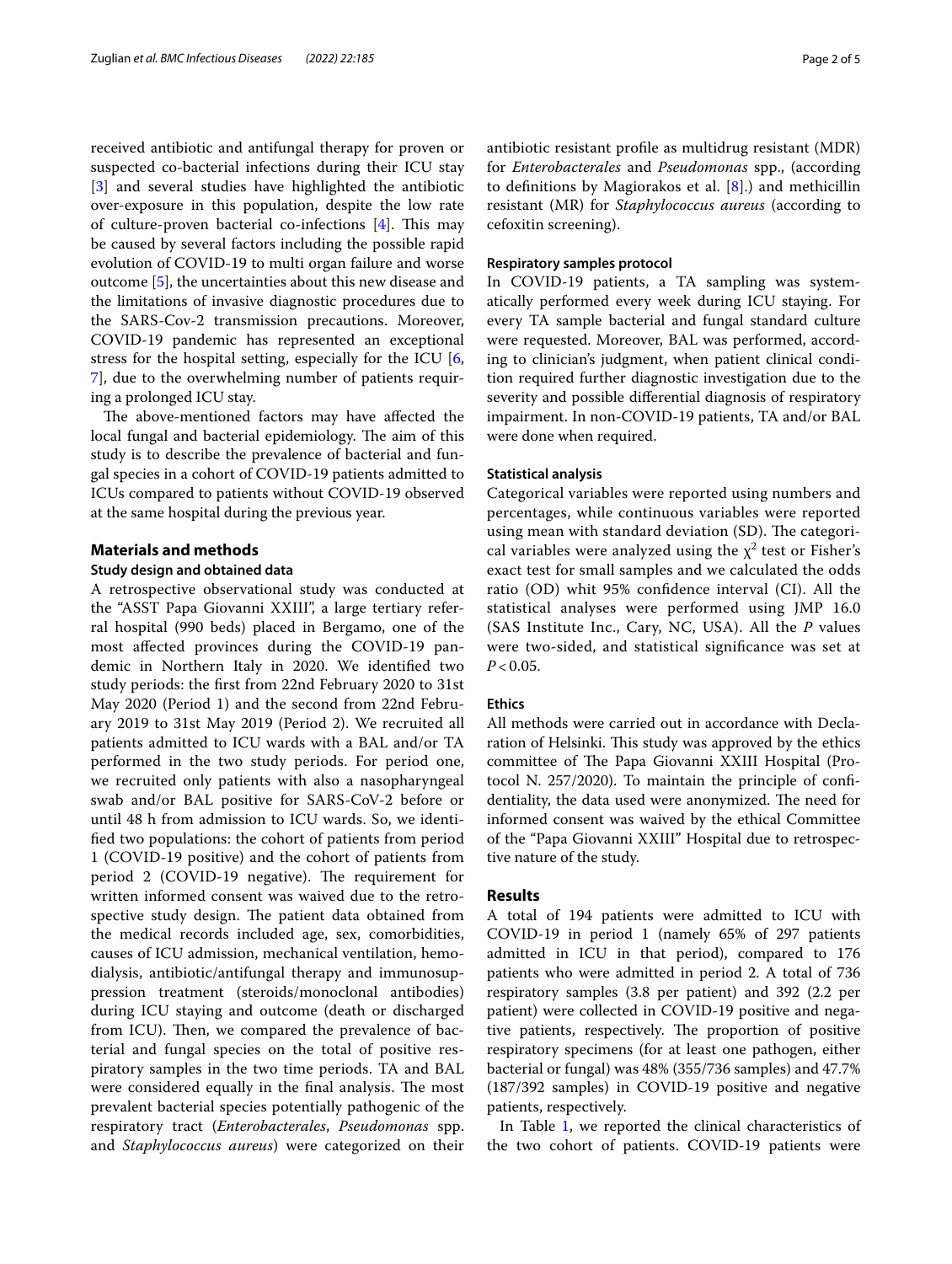| <b>Patients characteristics</b>      | Overall       | COVID-19      | Non COVID-19  | p value |
|--------------------------------------|---------------|---------------|---------------|---------|
| Number                               | 370           | 194           | 176           |         |
| Age, media (m-M)                     | $59(18-87)$   | $60(20 - 83)$ | $57(18-87)$   | 0.09    |
| Gender                               |               |               |               |         |
| Male, N (%)                          | 277 (74.9)    | 153 (78.9)    | 124(70.5)     | 0.63    |
| Female, N (%)                        | 93 (25.1)     | 41(21.1)      | 52 (29.6)     | 0.63    |
| Time from hospital admission to ICU  | $6 (\pm 20)$  | $4 (\pm 10)$  | $8 (\pm 23)$  | 0.1     |
| Comorbidities                        |               |               |               |         |
| Chronic heart disease, N (%)         | 99 (26.8)     | 32 (16.5)     | 67 (38.7)     | < 0.001 |
| Hypertension, N (%)                  | 166 (44.9)    | 93 (48)       | 73 (41.5)     | 0.25    |
| CKD, N (%)                           | 21(5.7)       | 7(3.6)        | 14(8)         | 0.11    |
| Chronic liver disease, N (%)         | 28(7.6)       | 6(3.1)        | 22 (12.5)     | 0.006   |
| Chronic neurological disease, N (%)  | 39 (10.5)     | 11(5.7)       | 28 (15.9)     | 0.002   |
| Cancer, N (%)                        | 26(7.0)       | 10(5.2)       | 16(9.1)       | 0.2     |
| Immunodefic/hematological/SOT, N (%) | 38 (10.3)     | 22(11.3)      | 16(9.1)       | 0.59    |
| Lung disease, N (%)                  | 44 (11.9)     | 18(9.3)       | 26 (14.8)     | 0.14    |
| DM, N (%)                            | 67(18.1)      | 41(21.1)      | 26 (14.8)     | 0.15    |
| Obesity, N (%)                       | 61(16.5)      | 44 (22.7)     | 17(9.7)       | 0.001   |
| Therapy during ICU stay              |               |               |               |         |
| Mechanical ventilation, N (%)        | 345 (93.2)    | 187 (96.4)    | 158 (89.8)    | 0.02    |
| Haemodyalisis, N (%)                 | 54 (14.6)     | 39(20.1)      | 15(8.5)       | 0.003   |
| Immunosoppressive therapy, N (%)     | 142 (38.4)    | 120 (61.9)    | 22(12.5)      | < 0.001 |
| Antibiotics/antifungals, N (%)       | 320 (86.5)    | 172 (88.7)    | 148 (84.1)    | 0.26    |
| LOS in ICU, media (SD)               | $23 (\pm 24)$ | $22 (\pm 20)$ | $25 (\pm 27)$ | 0.24    |
| Outcome                              |               |               |               |         |
| Death in ICU, N (%)                  | 138 (37.3)    | 69 (35.6)     | 69 (39.2)     | 0.54    |

<span id="page-2-0"></span>**Table 1** Clinical characteristics of patient with and without COVID-19

Diferences statistically signifcant are given in bold

*ICU* intensive care unit, *CKD* chronic kidney diseases, *SOT* solid organ transplantation, *LOS* length of stay, *SD* standard deviation

afected by more chronic heart diseases and obesity. During ICU stay, more patients were mechanically ventilated, underwent hemodialysis and received immunosuppression and antibiotic therapy.

Table [2](#page-2-1) shows the prevalence of bacterial and fungal species by group. In both periods, the most frequent bacterial isolates were *Pseudomonas* spp. and

<span id="page-2-1"></span>**Table 2** Prevalence of fungal and bacterial pathogens from respiratory samples

|                              | COVID-19   | Non COVID-19 | p value | <b>OR</b> | 95% CI        |
|------------------------------|------------|--------------|---------|-----------|---------------|
| CoNS, N (%)                  | 10(2.3)    | 5(1.7)       | 0.75    | 1.38      | $0.47 - 4.09$ |
| Enterobacterales, N (%)      | 101 (22.9) | 102 (33.7)   | 0.002   | 0.59      | $0.42 - 0.81$ |
| Enterococcus spp., N (%)     | 35 (7.9)   | 7(2.3)       | 0.002   | 3.65      | $1.6 - 8.32$  |
| GN-NFB, N (%)                | 12(2.7)    | 19(6.3)      | 0.03    | 0.42      | $0.2 - 0.88$  |
| Haemophilus spp., N (%)      | 1(0.2)     | 11(3.6)      | < 0.001 | 0.06      | $0.01 - 0.47$ |
| Pseudomonas spp., N (%)      | 114 (25.9) | 40 (13.2)    | < 0.001 | 2.29      | $1.54 - 3.4$  |
| Staphylococcus aureus, N (%) | 50(11.3)   | 37(12.2)     | 0.8     | 0.92      | $0.59 - 1.45$ |
| Streptococcus spp., N (%)    | 3(0.7)     | 9(3.0)       | 0.03    | 0.22      | $0.06 - 0.83$ |
| Other pathogens, N (%)       | 8(1.8)     | 8(2.6)       | 0.61    | 0.68      | $0.26 - 1.89$ |
| Aspergillus spp., N (%)      | 48 (10.9)  | 21(6.9)      | 0.09    | 1.64      | $0.96 - 2.8$  |
| Candida spp., N (%)          | 59 (13.4)  | 44 (14.5)    | 0.13    | 0.73      | $0.6 - 1.39$  |
| Total                        | 441        | 303          | -       |           | -             |

Diferences statistically signifcant are given in bold

*CoNS* coagulase negative staphylococci, *GN-NFB* gram negative non fermenting bacteria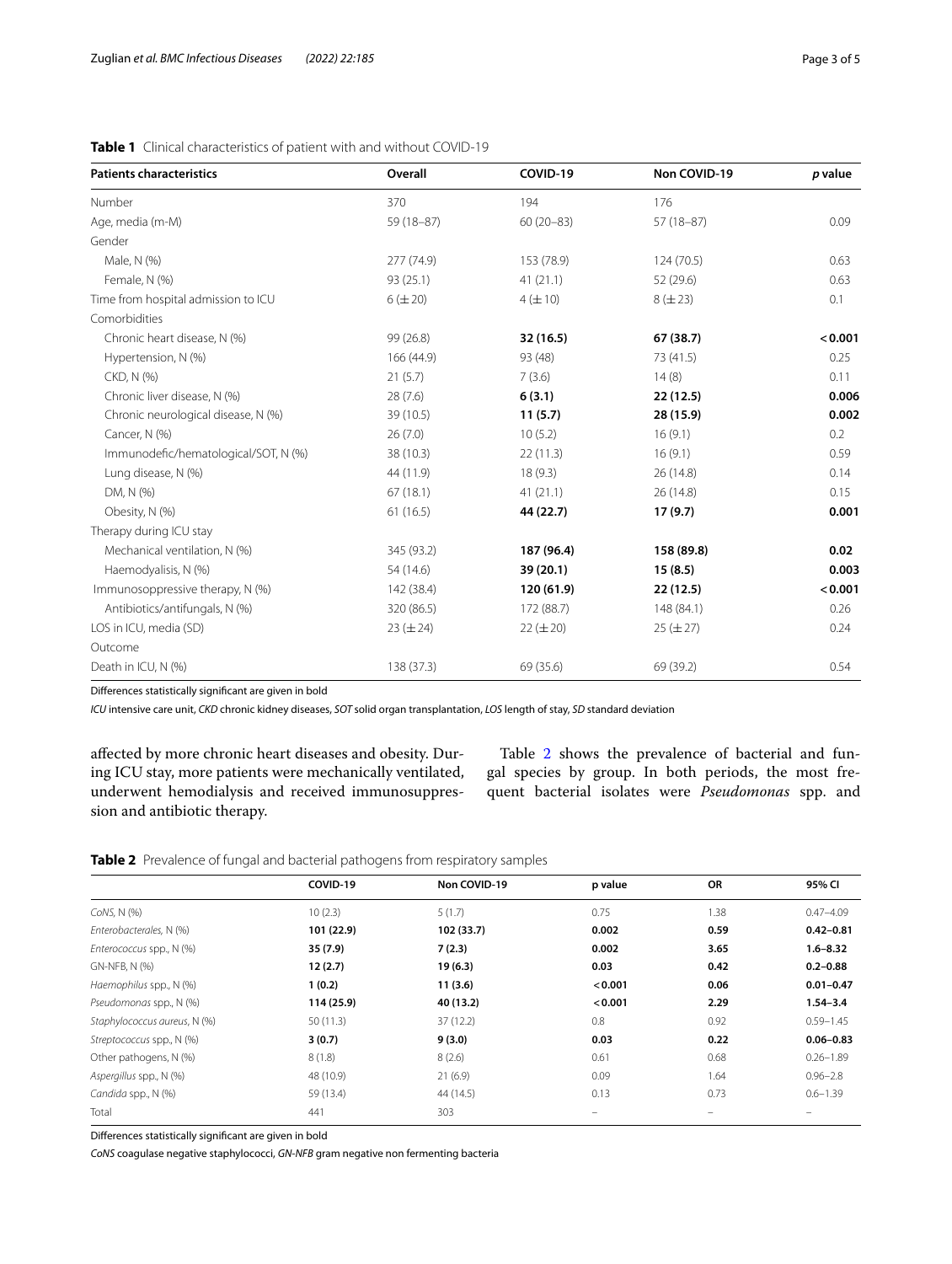*Enterobacterales;* The prevalence of *Pseudomonas* spp. shows a statistically signifcant increase from period 2 to period 1, as well as the prevalence of *Enterococcus* spp. On the contrary, the prevalence of Gram negative non fermenting bacteria (GN-NFB), *Haemophilus infuenzae* and *Streptococcus pneumoniae* showed a signifcant reduction from in COVID-19 patients.

Table [3](#page-3-0) compares the prevalence of resistant pathogens and the resistance profle for the antibiotic of interest. There were no statistically significant differences between the proportion of resistant pathogens in the two study periods. Nevertheless, there was a statistically signifcant increase in resistance of *Pseudomonas* spp. to carbapenems and piperacillin/tazobactam and *Enterobacterales* spp. for piperacillin/tazobactam, in COVID-19 patients compared to non-COVID-19 patients.

# **Discussion**

We observed a variation of microbiological respiratory isolates before and during COVID-19 pandemic. In non-COVID-19 patients, the prevalence of potentially pathogenic bacterial isolates from respiratory samples in ICU patients was aligned with the one of previous studies in the same settings  $[9]$  $[9]$ . In COVID-19 patients, we observed the reduction of several bacterial species, especially *Enterobacterales* and the parallel increase of *Pseudomonas* spp. and *Enterococcus* spp.

In the interpretation of this changing epidemiology, some observations may be useful.

Firstly, the isolation of bacterial and fungal species does not necessary imply an active infection caused by these pathogens and, certainly, the systematic respiratory tract sampling, aimed to early intercept an infectious complication in the context of the SAR-CoV-2 pneumonia [[10](#page-4-9)], may have led to an overestimation of microbiological events compared to a standard and less aggressive approach.

Secondly, about the changing epidemiology for *Enterococcus* spp. and *Pseudomonas* spp., we expected that the longer ICU stay for COVID-19 patients compared to the ones hospitalized for other causes [\[11\]](#page-4-10) represents an important risk factor for colonization and/or infection caused by these bacteria. We did not observe this longer hospitalization for COVID-19 patients. So, we postulated that the heavily impact of COVID-19 pandemic in ICUs has led the basic infection control practices difficult to be followed [\[12\]](#page-4-11).

Thirdly, the tropism for respiratory tract by *Pseudomonas* spp. is well known, especially in patients with underlying lung disease (such as cystic fbrosis and chronic obstructive pulmonary diseases  $[13]$ ). In a recent surveillance of VAP in COVID-19 patients, *Pseudomonas aeruginosa* was the most common pathogen responsible for ventilator-associated lower respiratory tract infections [[14](#page-4-13)] and the most common isolate in a population of critically ill patients hospitalized for infuenza-associated ARDS [[15](#page-4-14)]. We can speculate that the combination of the lung impairment by SARS-CoV-2 and the predisposition of *Pseudomonas* spp. could act synergistically to put these patients at risk for colonization/infection by this pathogen.

Fourthly, most COVID-19 patients during ICU hospitalization received empirical antibiotic therapy [\[3](#page-4-2)]. In the ICU departments the antibiotics belonging to beta lactams class are the most widely used [\[15](#page-4-14)]. In our study, we observed a high resistance rate for this antibiotic class by *Pseudomonas* spp. and *Enterobacterales* in non COVID-19 patients, that was dramatically increased. We can speculate that the antibiotic pressure may have favored the emergence of resistant bacteria [\[16](#page-4-15)].

Fifthly, the decrease of other bacterial species associated to respiratory tract infections is consistent with the low incidence rate of co-bacterial infections in COVID-19 patient [[17\]](#page-4-16) and the global reduction of prevalence of other respiratory pathogens, secondary to the public health measures against COVID-19 [\[18](#page-4-17)].

Sixthly, the high degree of immunosuppression induced by steroid therapy, used as salvage therapy in COVID-19 patients during ICU stay in the frst wave, may have

<span id="page-3-0"></span>

| <b>Table 3</b> Prevalence of antibiotic resistant pathogens according to the antibiotic of interest |  |  |
|-----------------------------------------------------------------------------------------------------|--|--|
|-----------------------------------------------------------------------------------------------------|--|--|

|                                   | COVID-19  | Non COVID-19 | p value | <b>OR</b> | 95% CI        |
|-----------------------------------|-----------|--------------|---------|-----------|---------------|
| Pseudomonas spp. MDR, N (%)       | 42 (36.8) | 14 (35)      | 0.83    | 1.08      | $0.51 - 2.3$  |
| Pseudomonas spp. PIP/TZ-R, N (%)  | 75 (65.8) | 15 (37.5)    | 0.001   | 3.21      | $1.52 - 6.77$ |
| Pseudomonas spp. CARBA-R, N (%)   | 60 (52.6) | 10(25)       | 0.005   | 3.33      | $1.49 - 7.45$ |
| Pseudomonas spp. CTZ/CEF-R, N (%) | 40(35.1)  | 14 (35)      | 0.86    |           | $0.47 - 2.14$ |
| Enterobacterales MDR, N (%)       | 33 (32.7) | 34 (33.3)    | 0.96    | 0.97      | $0.54 - 1.74$ |
| Enterobacterales PIP/TZ-R, N (%)  | 33 (327)  | 18 (17.6)    | 0.02    | 2.27      | $1.17 - 4.37$ |
| Enterobacterales CARBA-R, N (%)   | 0(0)      | 0(0)         | -       |           |               |
| Enterobacterales 3GC-R. N (%)     | 16(15.8)  | 18 (17.6)    | 0.1     | 1.19      | $0.6 - 2.36$  |

Diferences statistically signifcant are given in bold

*MDR* multi drug resistant, *PIP/TZ-R/S* piperacillin/tazobactam resistant/susceptible, *CARBA-R/S* carbapenem resistant/susceptible, *CTZ/CEF-R/S* ceftazidime/cefepime resistant/susceptible